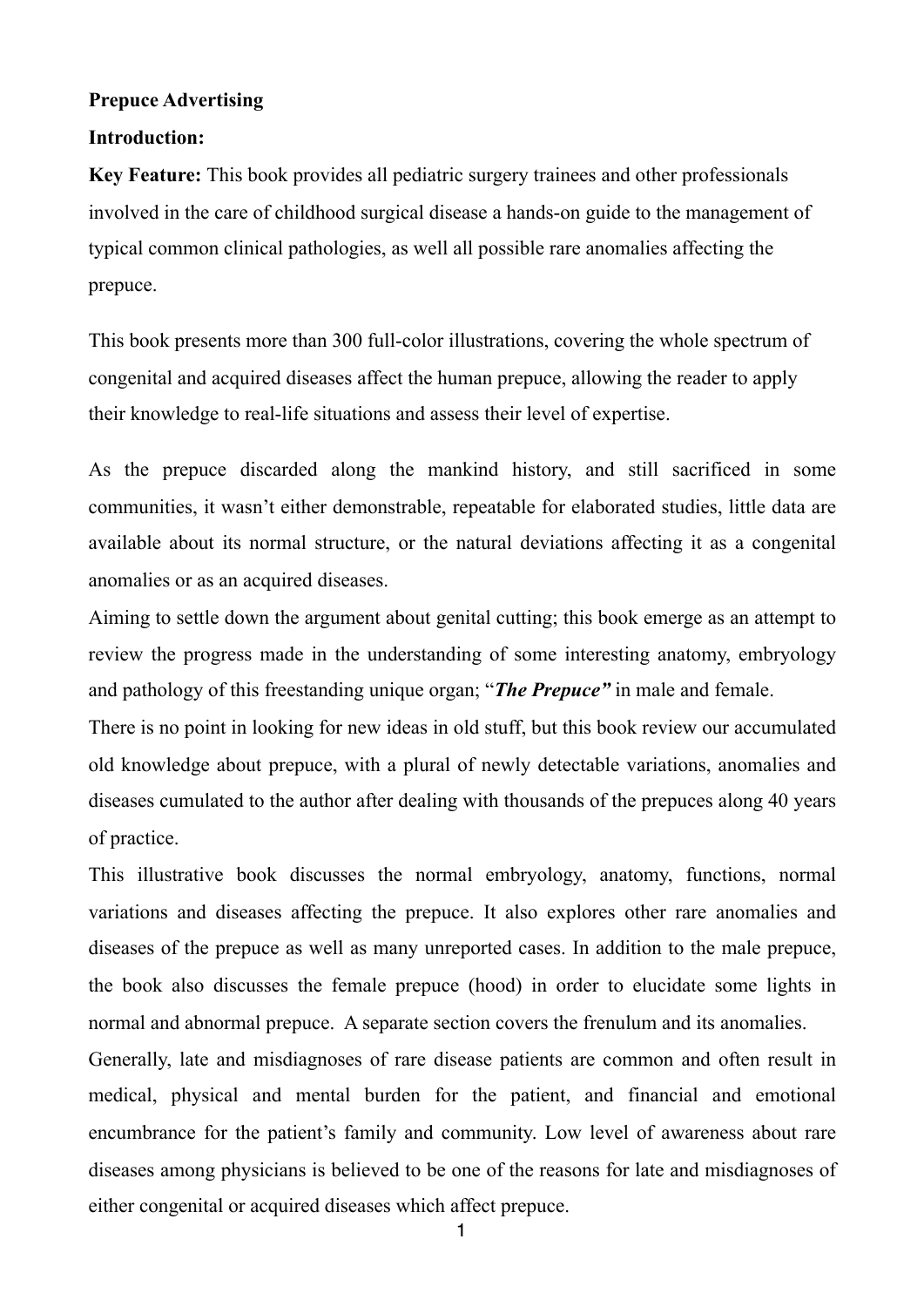A foreskin is a double invagination of skin that covers the glans when the penis is erect and is retracted over the body of the penis with intromission.

The term "prepuce" is the scientific analogue for the demotic word "foreskin", foreskin represents the outer sheath covering the glans, but prepuce represent the whole structure of the skin and mucous membrane (inner layer). Foreskin is colloquial term while prepuce is anglicized technical term. Prepuce /ˈpriːpjuːs/, or as an adjective, preputial /prɪˈpjuːʃəl/, refers to two homologous structures of male and female genitals.

Whatever this part of the body will be kept and cared, or it will be removed and discard, we have to confess that the prepuce is exquisitely designed, highly vascularised and innervated with a complex of specialised erogenous structures that are vital to natural and normal sexual function. Anatomy of the prepuce is unique from many aspects; firstly, as the prepuce removed early from a majorities of infants in many communities, so its anatomy is not well known among many physicians. Secondly, the prepuce after delivery is in continuous development till puberty, so its anatomy is diverse at different stages of life, and lastly preputial skin and its muscles had no underneath attachments, it have to contract, retract back to cover the glans through a sequence of sloping muscle fibers. It is astounding that the complex nature of the prepuce was not described until 1991 and this did not appear in the mainstream medical media until 1996.

Genital autonomy is a recent issue emerged to refers to a persons's being left to make his own informed decision about whether or not to have his penis intact or "natural" and this mainly concerned with the importance of prepuce.

There is no previous distinctive description of the different sections of the prepuce as an unrivalled organ. Herein we will describe separately, and in details, five parts of the prepuce; outer skin (with its three parts: base, body and tip), preputial meatus, inner mucosa, frenulum and balanopreputial sac.

## **Preputial Distinction**

Prepuce is an impressive organ, as a segment of the penis, it has a unique structure from many aspects:

Despite its delicate appearance, the inner surfaces of foreskin are built to withstand frictional trauma along the whole life; hence it is called "frictional mucosa" it also a waterproof structure to withstand damp conditions.

2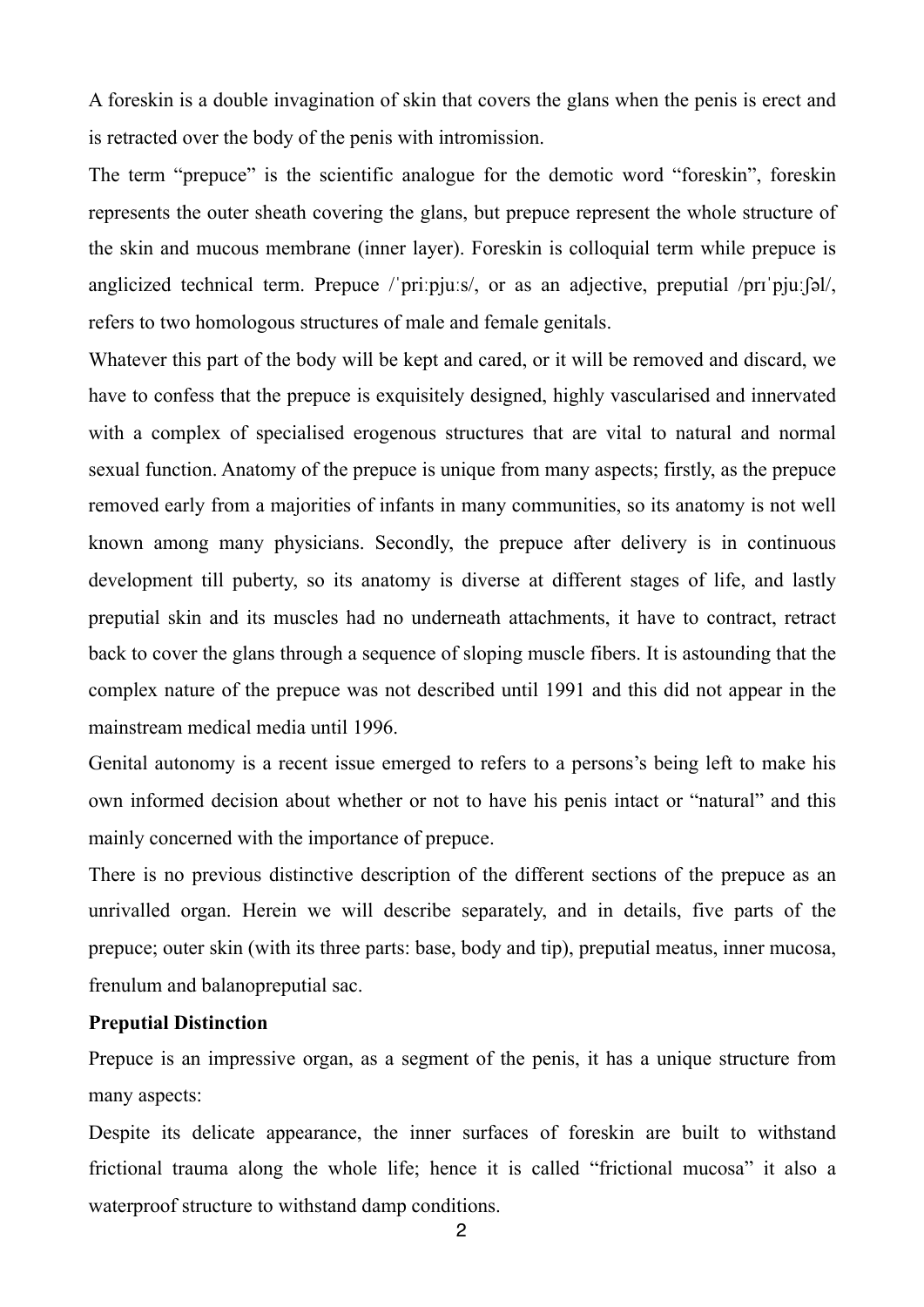Its outer surface is not well demarcated from the rest of the penile skin (the landmark between the prepuce and penile skin in flaccid penis is sometimes recognised by the coronal ridge projection) (Fig).

#### **Prepuce is a conical structure, with three folds over itself:**

- The outer skin folded distally at the preputial meatus, where we can recognize the mucocutaneous junction and frenar band (Fig).
- The inner mucous membrane is folded sagittally at the ventral surface to attach the wings of glans to form the frenulum (Fig).
- The inner mucous membrane attached and incorporated circumferentially to the coronal sulcus, with slight slopping, below the coronal ridge, except at the ventral surface where it is incorporated in the sagittal folds of the frenulum (Fig).

So far there have been a scanty knowledges analyzing the incidence of non-pathological lesions or normal variants on the male external genitalia in general, and nothing was written as regard the prepuce in particular. Subsequently, the number of patients consulted due to the presence of such lesions remains unknown. As most of the penile and preputial variants may be interpreted by the patients as a venereal or sexually transmitted diseases; so such variants may lead to apprehension, which recently known as "venerophobia"

**Function of the prepuce:** The prepuce covers and protects the glans penis and urinary meatus. In most males, the prepuce protects the sterile urinary tract environment in infancy and maintains the moistness of the mucosal surface of the glans penis throughout life. Several immunological functions of the prepuce that help to protect the body from pathogens have been identified.

Sphincteric action of the preputial orifice functions like a one-way valve, allowing urine to flow out but preventing the entry of infectious contaminants;

Apocrine glands of the inner prepuce, which secrete lysozyme, helps on break down of the cell walls of pathogens (and also acts against HIV).

Sub-preputial moisture lubricates and protects the mucosa of the glans penis.

High vascularity of the prepuce helps to bring phagocytes to fight infection.

#### **Female prepuce:**

Actually the prepuce in female is also formed of three distinct parts: the base, which is in continuity proximally with mons pubis and cover the most proximal part of the clitoris,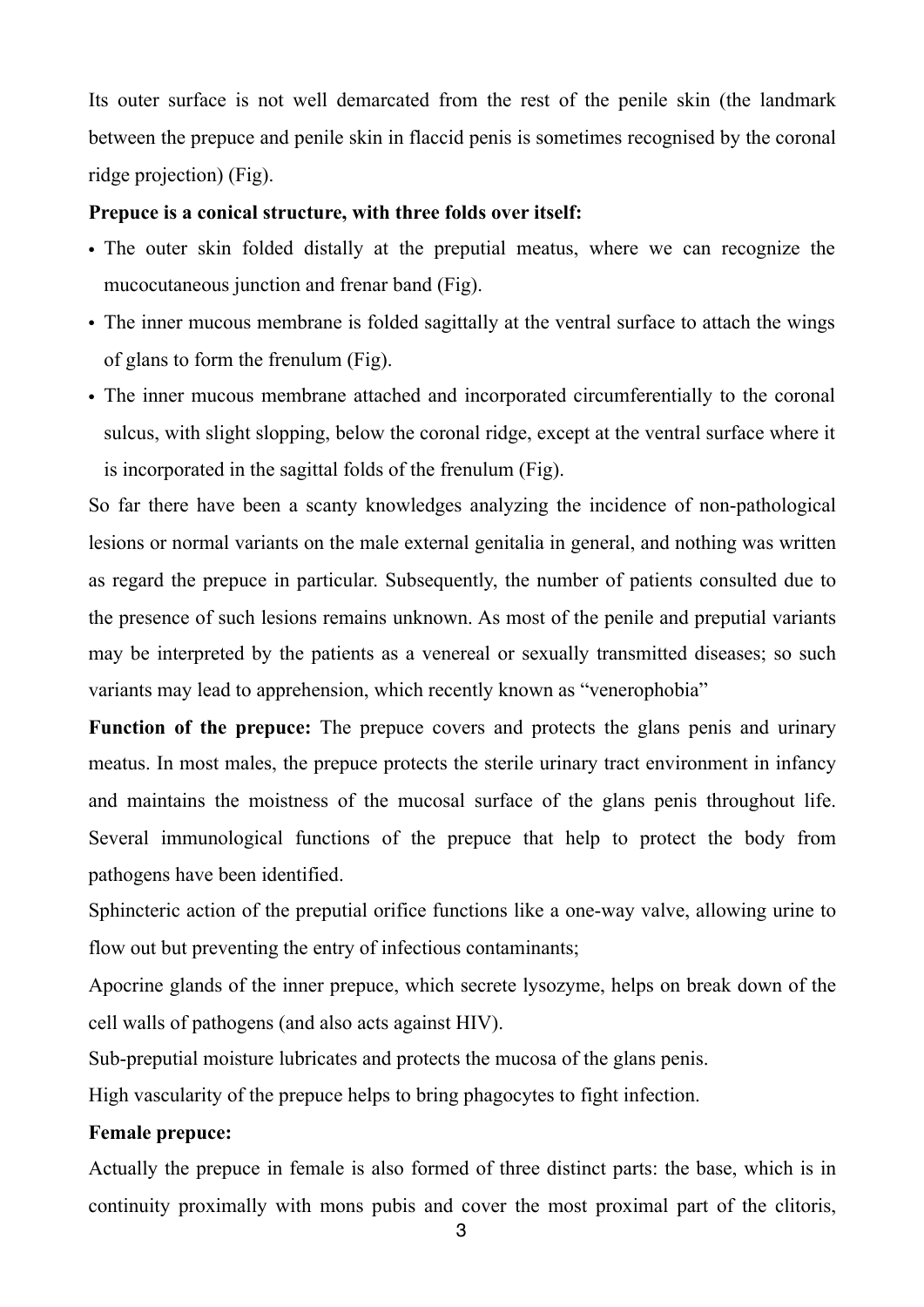preputial body covering the shaft of the clitoris, and the term clitorial hood is reserved for the only double folded ridge at the loose end of the prepuce.

World widely, many women at different age groups, and at variable socioeconomic standers are not fully aware about the morphology, functions and anomalies of different parts of their genitalia. Many physicians, as well many women, even the expert one, are not oriented with the nomenclature of the different parts of the genital organs.

Most of literature are mainly discussing clitoromegaly and few attention were given to preputomegaly, also the subsequent therapeutic measures are directed to reduce the size of the clitoris and few aesthetic surgeons give a concern to remould the large prepuce. Abnormally large prepuce, is not a well known disease, this is in contrary to male with megaloprepuce; which is a recognised entity with different names "Akroposthia".4



**Phimosis:** Confusion in the precise definition and classification of phimosis results in either over or under estimation of the true incidence of this common condition, most of the practitioners ignoring the fact that normal prepuce is passing through a different stages of maturity from infancy to adulthood, and had a variable ranges of preputial hiatus configuration, with a different degrees of the potential balanopreputial space separation. At the meantime, many researchers are not aware about the difference between phimosis and preputial synechiae, describing the normal neonatal synechiae as a physiological phimosis with a resultant misleading in the incidence rates of both conditions, which translated into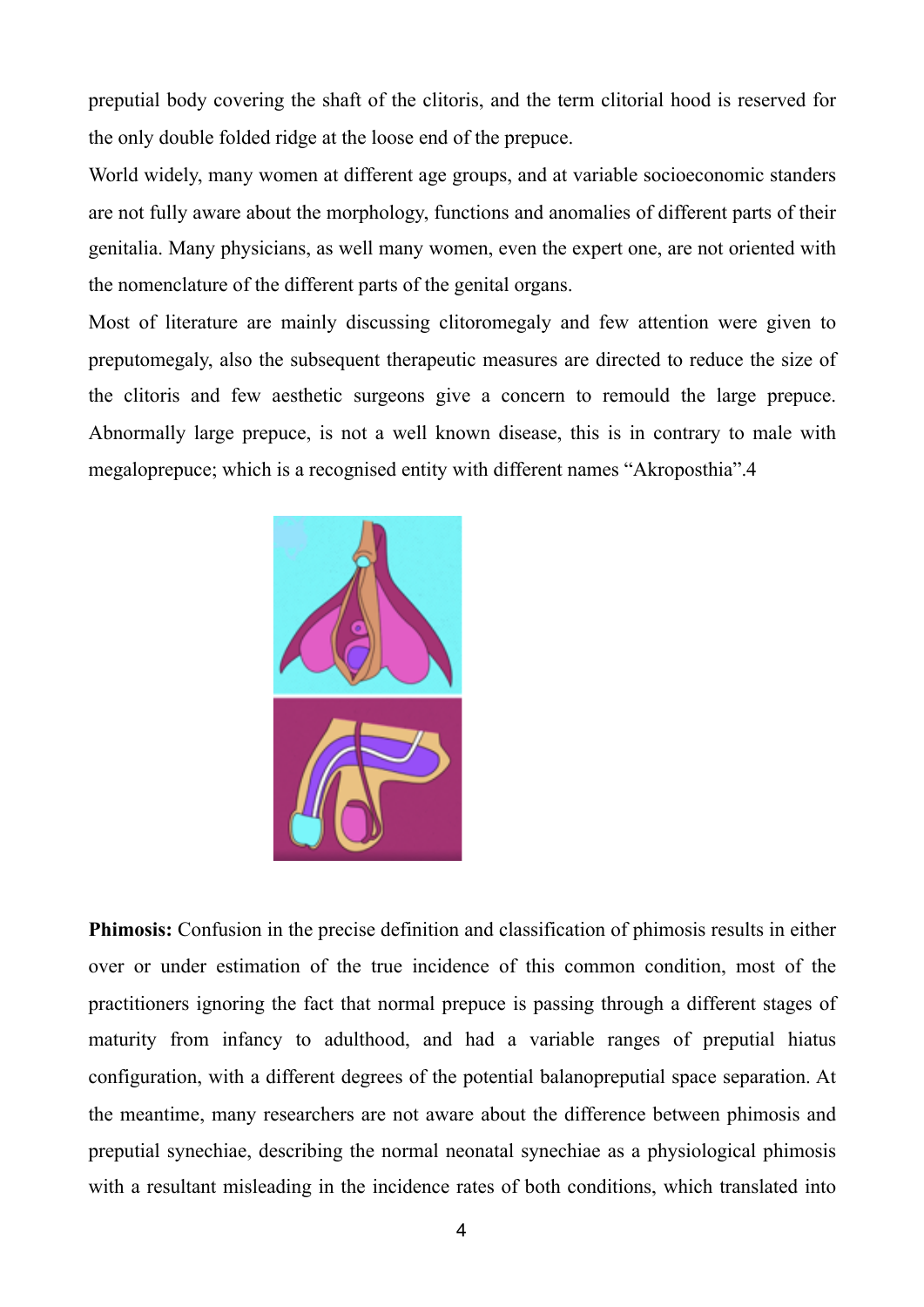unnecessary circumcisions in many young boys. The simple fact that the foreskin non retractability should not be a synonymous with phimosis, phimosis is a pathological condition, characterized by hardening, scaring and stenosis of the tip of the foreskin, banning exposure of the glans penis, it could be a congenital anomaly or an acquired pathology; which is commonly inflammatory in nature. The modem concept of phimosis has been the focus of a carefully orchestrated campaign of legitimisation, since its emergence in the nineteenth century.

In some geographic regions a coexistence of a long foreskin and phimosis with a high incidence of penile cancer is evident, however, the presence of long foreskin may be a necessary but not a sufficient condition for cancer development. So some authors supporting a preventive circumcision in patients with long and phimotic foreskins living in high-risk areas. I think cancers not related to long foreskins, and phimosis may be causally different.

#### **Abnormal semblance of the Prepuce:**

**Aposthia** is a congenital complete deficiency of the prepuce without any associated other anomalies, it is a pathological condition which was dealt along man history with many mysterious misunderstanding.

**Microposthia** is a congenitally short prepuce that not cover the glans penis completely, and usually associated with an abnormally wide preputial hiatus.

**Epispasm** is an operation that described early to correct a circumcised penis. Some might call it circumcision in reverse. Epispasm on a circumcised penis required a somewhat more difficult technique. Some Jews probably submitted to epispasm because they shared the common Greek and Roman revulsion toward circumcision.

For Greek art portrays the foreskin, often drawn in meticulous detail, as an emblem of male beauty; and children with congenitally short foreskins were sometimes subjected to a treatment, known as epispasm, that was aimed at elongation.

Disproportionate preputial growth may be manifested by several variants and anomalies of the preputial configurations disparate from the normal alignment; such cases are rare and as it has no major affect in the normal function, it may pass unrecognised by the patient or even by the physician. Igloo like prepuce is a rare preputial anomaly with a ventrally directed phimotic orifice in which surgical correction may be warranted, but a simple

5